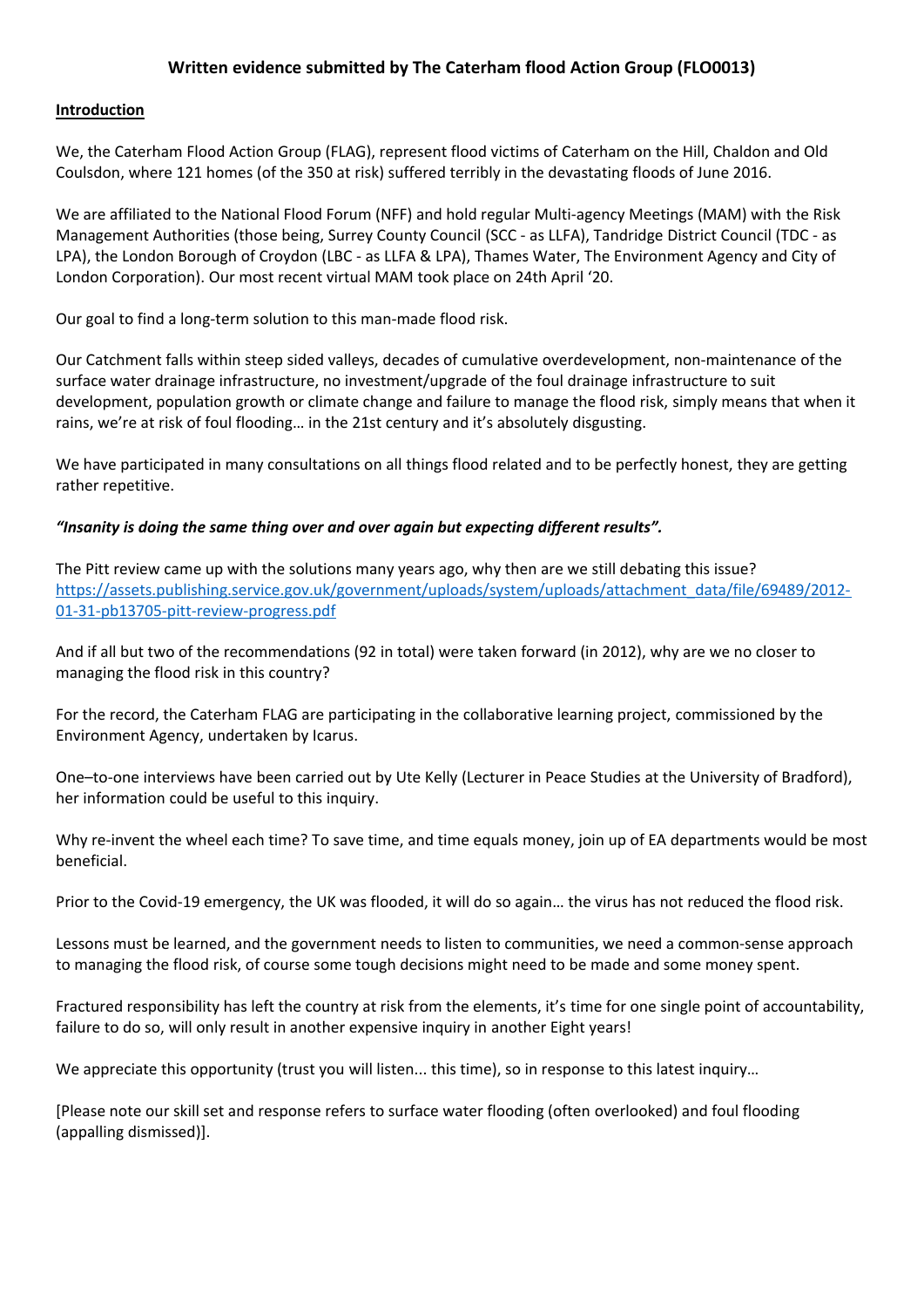## **Terms of reference**

1. *Are the current national and local governance and co-ordination arrangements for flood and coastal risk management in England effective?*

# **NO.**

1.1, In this catchment some residents have been flooded four times in twenty years, their voices were not considered relevant until the NFF intervened. Each RMA had blamed the other, for whoever accepted responsibility, paid for it, we the public were routinely ignored.

After four years we're finally making progress, but it has been painfully slow (nb uncertainty regarding funding now abounds due to this current dilemma and the financial impact of covid-19 on the economy).

SCC is far more proactive than LBC, yet Croydon is the fourth worst area in England and Wales for surface water flooding, therefore the LLFA, should in theory be working far harder to manage that risk. Regional variations in LLFA expertise (resources and/or skill set), has created a flood risk lottery.

Political prioritisation leaves many residents in 'safe seats' neglected if their views don't align with the 'governing' party.

For example, Old Coulsdon falls in Croydon South, a Tory stronghold, LBC is a Labour council. Whereas residents on Caterham on the Hill (the most densely populated area in Surrey) voted for the Lib Dems, Surrey being governed by the conservatives.

Regardless of how one votes, no-one should suffer repeat foul flooding.

Fractured responsibility only serves to increase the flood risk. We need ONE accountable non-partisan authority.

1.2, There is no 'join up', a total lack of coordination and communication, emails vanish into the black hole of the public sector.

Procrastination is a convenient local government tool to ensure the public, give up and 'clear off', the private sector could not possibly operate with such inefficiency.

We are powerless to complain about this breakdown in communication, we the public have no means of redress, for the councils are 'supposed' to be self-regulating (tax payers wouldn't have been flooded with sewage for two decades if someone at the top was accountable).

To reiterate, we need one single point of accountability, that manages the flood risk from ALL sources. At present all floods are equal, but some are more equal than others, surface water flooding just doesn't seem to count, leaving victims devastated by the impact but also frustrated at the lack of acknowledgement and action taken to protect them from repeat. Recent dialogue at the MAM reinforces this, the Flood Risk Maps that count are the ones for Coastal and River Flooding, in which groundwater is an important but incomplete element.

Consider too, how safe is it to stay at home... Self-isolating with 3' of sewage?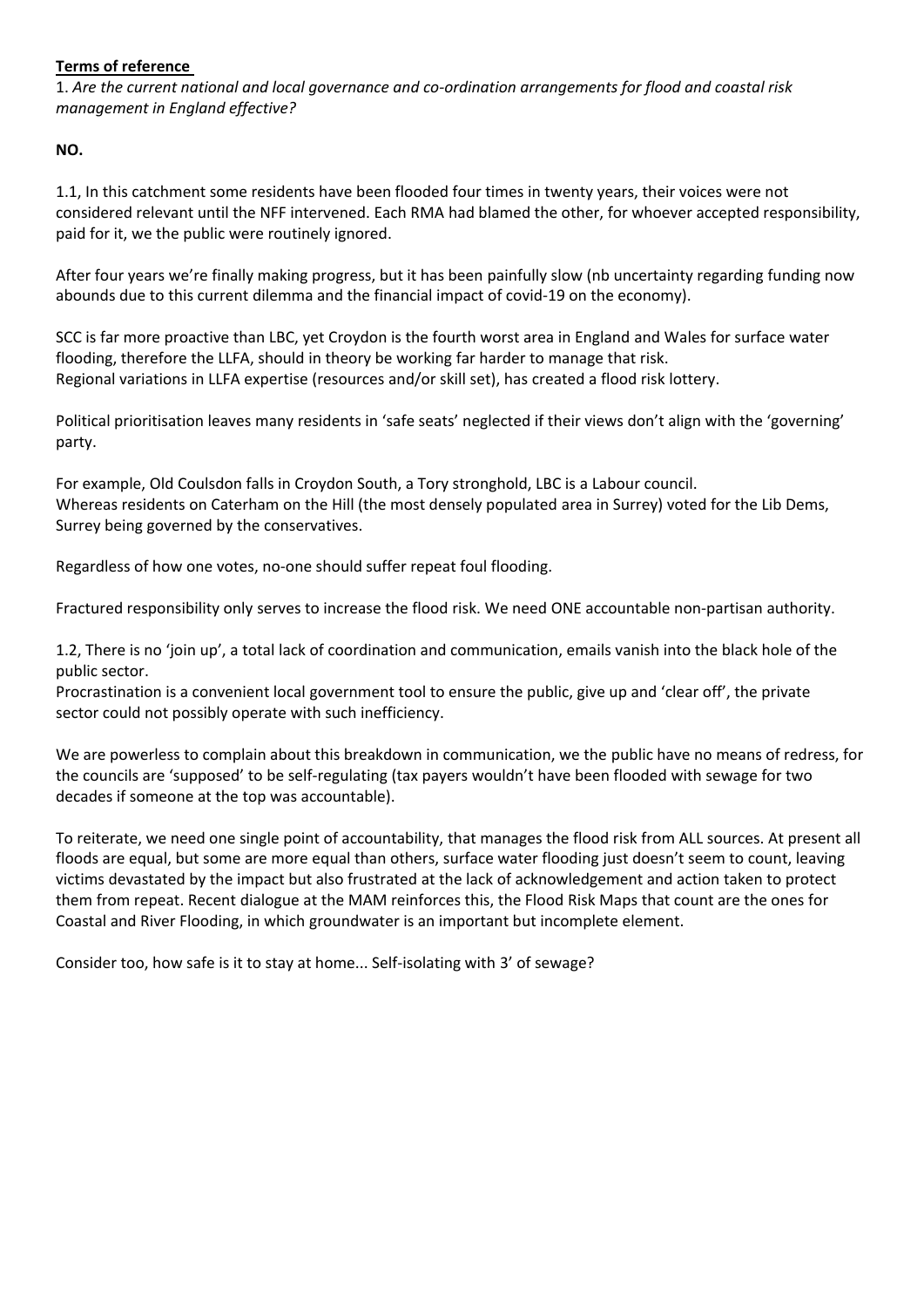1.3, There is far too much information, in different places and in fact what is online is contradictory. Our catchment is at high risk of surface water flooding BUT no risk on the planning maps.

We need a one stop shop, for residents, developers, planners etc... does this place flood, YES or NO, simples.

And flood zone classifications should reflect this risk, regardless of the source.

Language used is not clear, 1:100 doesn't mean you won't flood for another 99 years, two storms of this severity can occur in one weekend. Percentages are not helpfully either because if your house floods, it does so 100% not 0.001%.

A common-sense approach is required to ensure the public are aware and can comprehend the risk they might be in.

1.4, EA flood maps are incomplete, we have many subterranean rivers in the local area, Bournes that rise approximately every seven years, locals know of them but their omission on the internet, renders us powerless to challenge inappropriate planning applications.

Only recently we were on a groundwater flood alert, this renders SuDS completely useless (the superficial layer of clay here, does little to improve SuDS functionality). Flood risk maps must represent the catchment in reality, when evidence is presented to the EA, this should be incorporated once verified.

In our recent MAM, LBC as LLFA, admitted confusion, due to the shear amount of information, and the disingenuous developer knows this, leaving us the public, without expert advice, unable to respond to planning applications.

1.5, The developer pays for the Flood Risk Assessment (FRA), so it's hardly going to be truthful... An independent body should be providing these reports (the developer paying for facts not fiction that steers the application through the planning system).

1.6, Planning policy is not protecting us from repeat foul flooding, where it could, a lack of expertise in planning departments and massive workloads, guarantees policy is not implemented, huge staff turnovers and lack of continuity, ensures no knowledge build up and regrettably local historic knowledge is ignored.

Building control don't have the powers to ensure SuDS are installed as per application, more often than not these have been watered down along the way and discharged as conditions, a developer isn't going to eat into profit if they don't have to.

1.7, Cumulative development is not addressed here, and should an application be dismissed, the developer has the right to appeal. Then a dry desk based assessment in Bristol, makes the decision about our 'place', we therefore have no control in shaping the place we call community for, to reiterate, technically, on paper we are not at risk of flooding.

Our only option to challenge these terrible planning decisions are call-in (which is seldom successful as the LPA are 'deemed' to be responsible for implementing policy), the LGO, which takes far too long by which time the building is up (and under water) or Judicial Review... which is restrictive purely on finances.

We the public have no champion that represents us, who works for the collective good of the community, that seeks to provide betterment, that manages the flood risk and outcome.

1.8, Riparian ownership, management and maintenance… utter fiasco!

We have a culvert that runs under hundreds of homes, most are not aware of it and cannot see the 'in' or 'out', how on earth can they know if its blocked? Or be expected to clean it when there is no means of access? The top of this culvert (which failed in June 2016) lies in SCC, the bottom, in LBC.

Potentially the residents who flooded could end up with a nasty bill to maintain an asset they do not know about.

Ditches are 'expected' to be cleared by landowners, who often fail to do so, resulting in flooding downstream, yet the LLFA appear powerless to insist maintenance be carried out.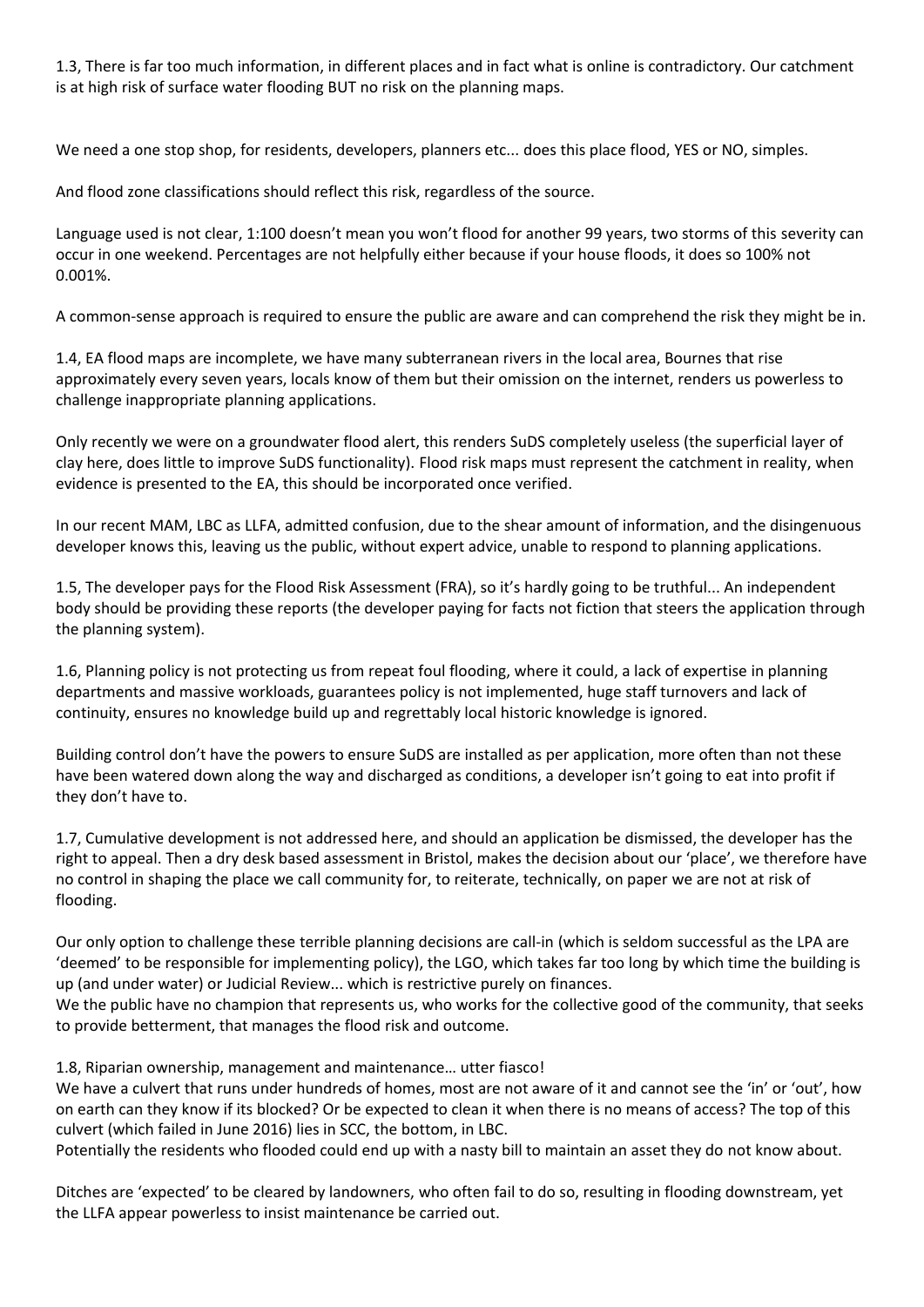Rules and guidelines are unclear, this issue needs addressing, riparian law needs updating.

1.9, In short, National government does not support Local government, who in turn are failing local people.

2. What lessons can be learned from the recent floods about the way Government and local authorities respond to *flooding events?*

2.1, There is a focus on incident management, the EA cannot be faulted for the response to the flooding of feb 2020, staff worked tirelessly to protect communities, but there appears to be an absence of support for long term recovery.

Press coverage left, those affected and relocated to hotels, where sent packing when these establishments closed (due to covid-19). Flood victims are now back in inhospitable homes, self-isolating. Rapidly forgotten when another emergency descends.

And perhaps had the authorities listened to local fears and addressed concerns before the event, the financial impact would not have been quite so great.

A proactive response to managing the risk could have protected residents better (Grenfell being a prime example).

2.2, As previously stated, the focus is on fluvial flooding incidents, where there are concentrations of flooded properties at the expense of more dispersed, but often greater numbers, from pluvial flooding (a hidden issue).

The EA has responsibilities for main river flooding, but not flooding from ordinary watercourses and pluvial flooding, it is such a shame water is not aware of these rules, when cascading through our homes. Hence, we need one accountable overseeing authority, who can instruct the local stake holders accordingly.

We need surface water flooding to be on the agenda, at present the government is failing residents.

The Government warning strap line 'Prepare, act, survive', is not applicable to pluvial situations. It is a wasted message for a large percentage of homeowners at risk.

2.3, It's time to listen to communities, involve them... descending upon the situation, to manage the immediate flood risk, then leaving again, is not a collaborative exercise that helps a community adapt.

2.4, If only the response to flood emergencies were as thorough as the Governments covid-19 response, we would not have had to wait two decades for help!

The Government have all the reports, please act.

3. Given the challenge posed by climate change, what should be the Government's aims and priorities in national flood risk policy, and what level of investment will be required in future in order to achieve this?

3.1, Regional rainfall predictions must address surface water flood risk as opposed to one random percentage applied across the land.

3.2, Great care must be taken to ensure climate change does not just become a convenient excuse for doing nothing. We cannot continue to build homes at risk (and that is the families, not just the bricks and mortar), then blame the floods that destroy on Climate change, that is simply irresponsible.

Planning policy must ensure homes are safe, the developer cannot build knowing the risks without taking any responsibility, making profit yet offering no guarantee.

If builders were accountable, they would not be proposing most of these schemes, yet this is what the 'customer' expects, one's largest purchase has no guarantee against flooding.

I have more rights to complain and request a refund when buying a pair of socks!

3.3, A catchment-based approach to manage flooding must be implemented, that includes the Pluvial risk.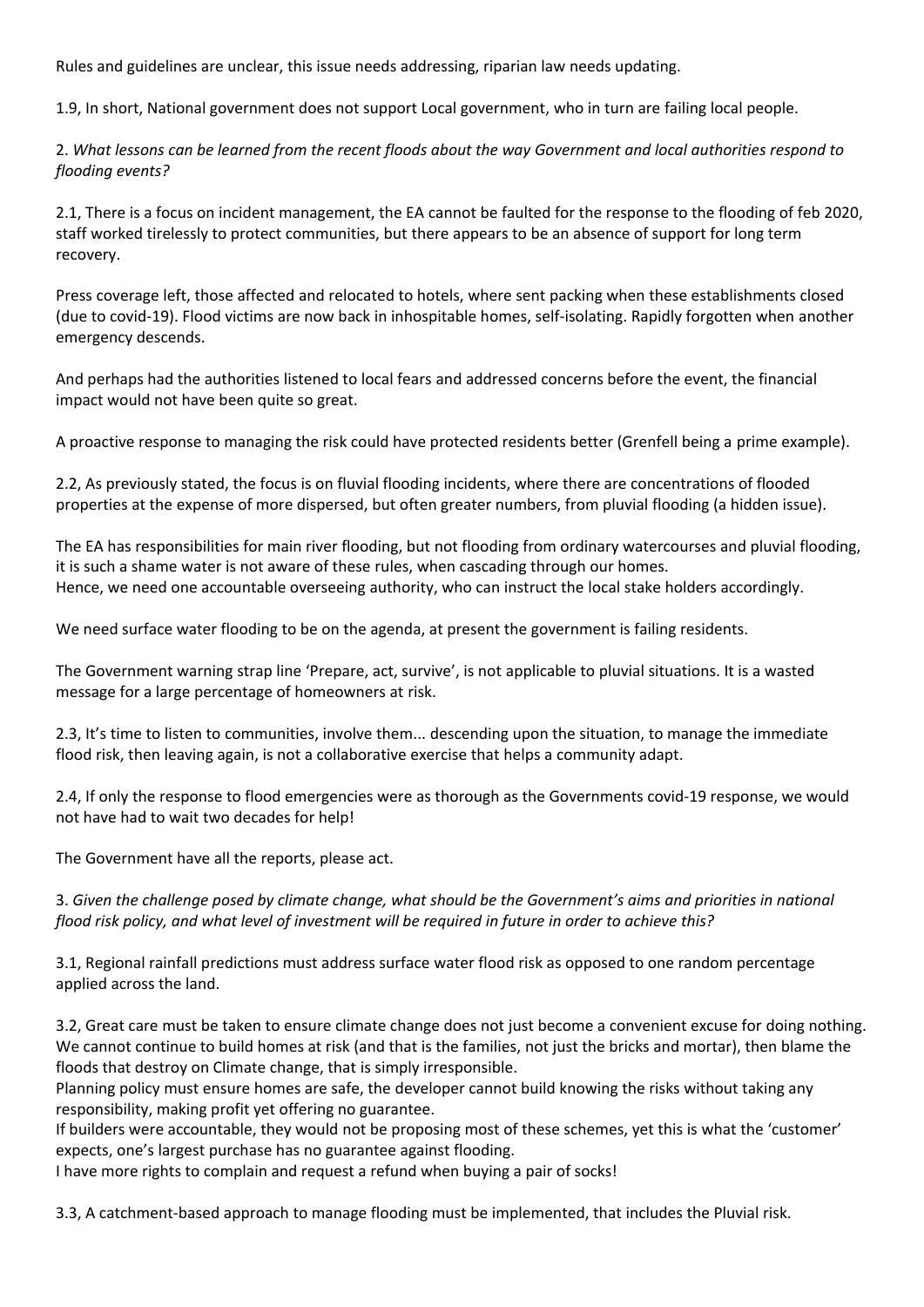3.4, The South East is predicted to run out of water in 25 years, the chalk aquifers under our homes must be protected from contamination (the repeat foul flooding and discharge to ground via deep bore soak away's in a GSPZ must be Investigated and addressed) and replenished, surface water must be directed underground, as opposed to inundating foul drains (resulting in hydraulic is flooding).

To avoid drought, we need water BUT in the right place and that is not our front rooms!

The irony is, we could be flooded whilst on a hose pipe ban.

3.5, The right to connect surface water to foul drains must end, Climate change will see increased rainfall with that comes additional foul flood events in Surrey and Greater London... in a 'civilised' country.

4. How can communities most effectively be involved, and supported, in the policies and decisions that affect them?

4.1, People and communities should be automatically considered as equal partners in flood risk management. Our local knowledge must be valued.

4.2, The authorities must acknowledge that not all those at risk are in a position to make their voices heard, the vulnerable and disadvantaged are possibly at the greatest risk, unable to pay for insurance or 'build back better'.

Data protection renders volunteer organisations powerless to assist these members of our community, hence we need an accountable organisation, acting on our behalf.

4.3, As mentioned, our community action group have participated in many inquiries, investing countless unpaid hours in debate. We have asked DEFRA and MHCLG questions regarding policy, many months later, we are waiting for a response.

The Planning system in the UK is broken, driven purely by numbers and profit, as opposed to people and their needs.

Ironically, Covid-19 could be put to good use here, killing two birds with one stone, blocks of tiny flats without gardens or units considered 'shared amenities', essentially vertical slums of the future, should be avoided.

The importance of green space on mental health (whilst also being really useful for managing the flood risk, making space for water) has been proven over these last six weeks. The NPPF needs to be rewritten to deliver sustainable development as opposed to the presumption in favour of development, regardless of the consequences.

4.4, The Caterham FLAG was chosen as a pilot location for the collaborative learning project, collaborative however works both ways, the voice of the public has to go up the command chain... and policy changed.

4.5, Findings from the NFCERM strategy (a consultation the Caterham FLAG also participated in), must have an impact on the NPPF.

5. *With increasing focus on natural flood management measures, how should future agricultural and environmental policies be focussed and integrated with the Government's wider approach to flood risk?*

5.1, NFM can be utilised in our catchment on what remaining green space we have, only if these precious pockets of land are protected.

5.2, Our flood risk is manmade, we need a holistic approach, that includes NFM as part of the solution. Retro fitting SuDS and enforcing strong planning policy also required.

6. How can housing and other development be made more resilient to flooding, and what role can be played by *measures such as insurance, sustainable drainage and planning policy?*

6.1, Cumulative development, urban creep is increasing flood risk downstream, the foul flooding cannot be reduced by further additions, year after year.

The drainage Infrastructure must support development, population growth and climate change.